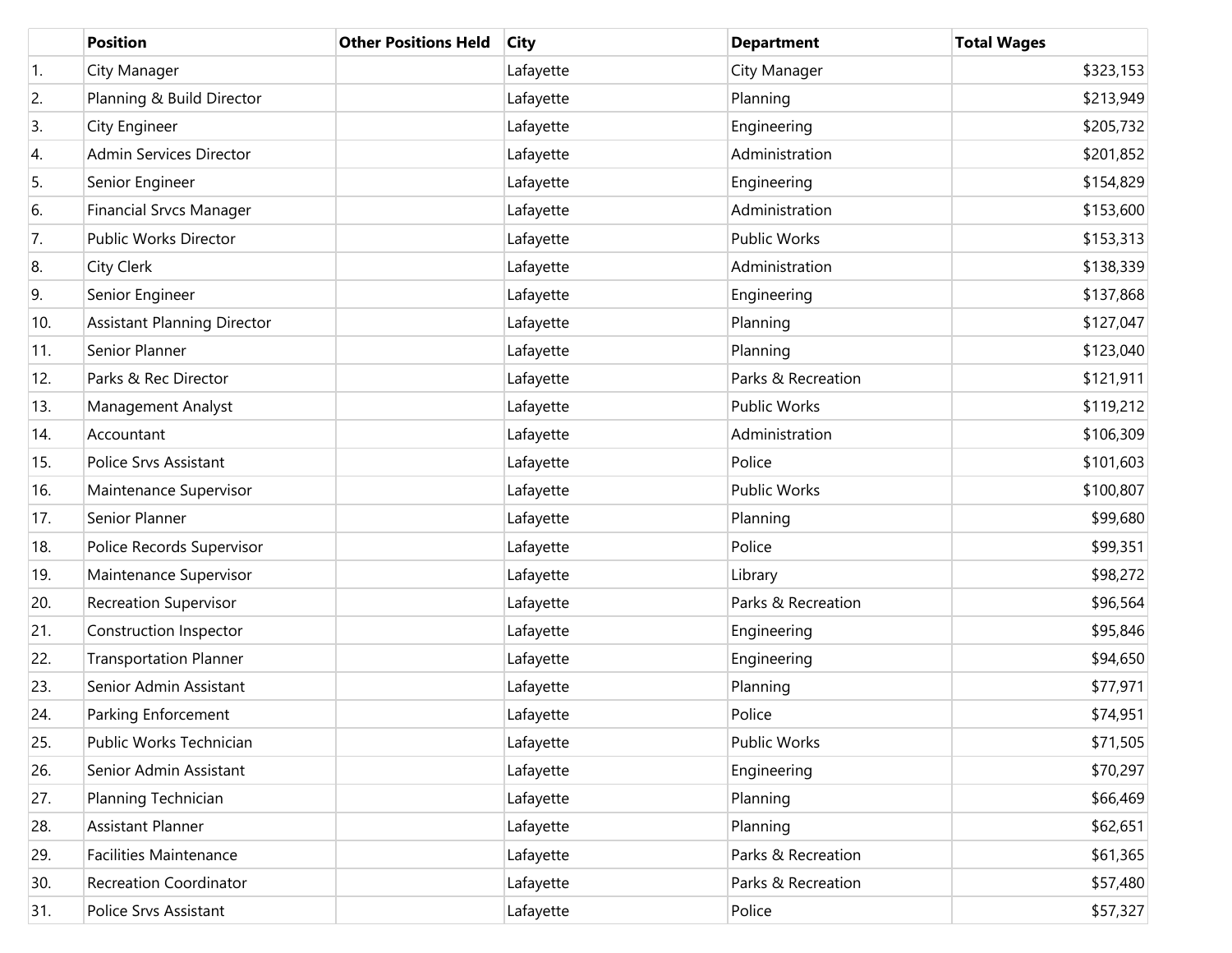| 32. | <b>Recreation Coordinator</b>  | Lafayette | Parks & Recreation    | \$55,911 |
|-----|--------------------------------|-----------|-----------------------|----------|
| 33. | <b>Facilities Maintenance</b>  | Lafayette | Library               | \$50,412 |
| 34. | <b>Trans Coordinator</b>       | Lafayette | Senior Transportation | \$49,928 |
| 35. | Planning Technician            | Lafayette | Planning              | \$47,659 |
| 36. | <b>Accounting Assistant</b>    | Lafayette | Administration        | \$46,457 |
| 37. | Senior Center Coordinator      | Lafayette | Senior Center         | \$45,332 |
| 38. | Assistant Engineer             | Lafayette | Engineering           | \$43,440 |
| 39. | Parking Enforcement            | Lafayette | Police                | \$37,176 |
| 40. | Admin Assistant                | Lafayette | Administration        | \$32,580 |
| 41. | Admin Assistant                | Lafayette | Administration        | \$32,437 |
| 42. | <b>Financial Srvcs Manager</b> | Lafayette | Administration        | \$32,350 |
| 43. | Parking Enforcement            | Lafayette | Police                | \$30,176 |
| 44. | <b>Recreation Aide</b>         | Lafayette | Parks & Recreation    | \$29,368 |
| 45. | Parking Enforcement            | Lafayette | Police                | \$27,946 |
| 46. | <b>Police Srvs Assistant</b>   | Lafayette | Police                | \$26,344 |
| 47. | <b>Assistant Planner</b>       | Lafayette | Planning              | \$26,271 |
| 48. | Senior Services Admin          | Lafayette | Parks & Recreation    | \$23,506 |
| 49. | Assistant Engineer             | Lafayette | Engineering           | \$23,028 |
| 50. | Admin Assistant                | Lafayette | Parks & Recreation    | \$22,967 |
| 51. | Admin Assistant                | Lafayette | Parks & Recreation    | \$19,691 |
| 52. | Code Enforcement               | Lafayette | Planning              | \$19,414 |
| 53. | <b>Trans Program Manager</b>   | Lafayette | <b>Public Art</b>     | \$19,334 |
| 54. | Van Driver                     | Lafayette | Senior Transportation | \$19,273 |
| 55. | Consultant                     | Lafayette | <b>Public Works</b>   | \$15,499 |
| 56. | <b>Recreation Aide</b>         | Lafayette | Parks & Recreation    | \$14,960 |
| 57. | <b>Recreation Aide</b>         | Lafayette | Parks & Recreation    | \$13,780 |
| 58. | Code Enforcement               | Lafayette | Police                | \$11,722 |
| 59. | Admin Assistant                | Lafayette | Parks & Recreation    | \$11,715 |
| 60. | <b>Recreation Aide</b>         | Lafayette | Parks & Recreation    | \$9,532  |
| 61. | Admin Assistant                | Lafayette | Senior Transportation | \$9,039  |
| 62. | <b>Recreation Aide</b>         | Lafayette | Parks & Recreation    | \$8,932  |
| 63. | Recreation Aide                | Lafayette | Parks & Recreation    | \$8,807  |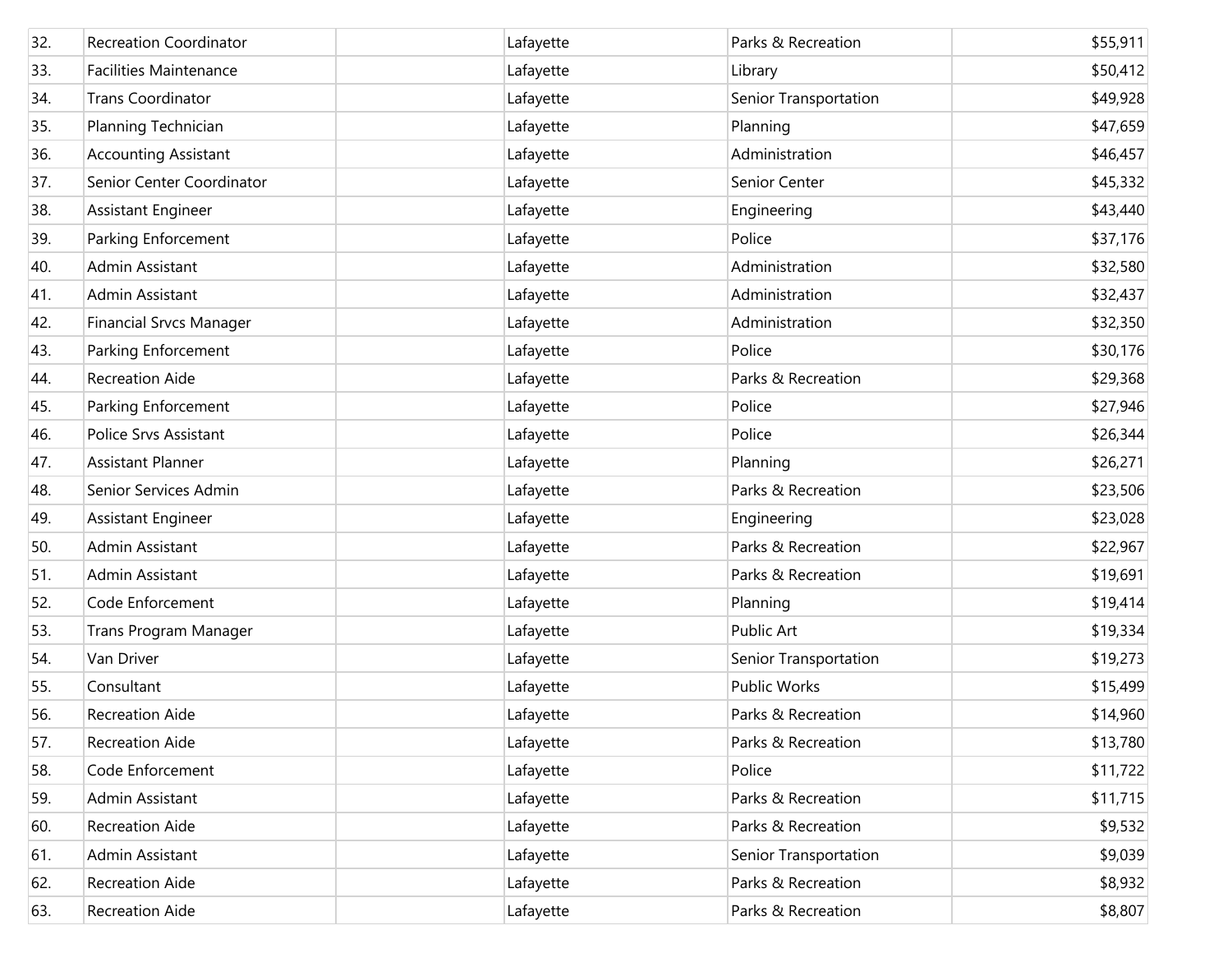| 64. | Van Driver             | Lafayette | Senior Transportation | \$8,528 |
|-----|------------------------|-----------|-----------------------|---------|
| 65. | <b>Recreation Aide</b> | Lafayette | Parks & Recreation    | \$8,267 |
| 66. | Intern                 | Lafayette | Planning              | \$7,913 |
| 67. | Intern                 | Lafayette | Planning              | \$7,401 |
| 68. | <b>Recreation Aide</b> | Lafayette | Parks & Recreation    | \$5,940 |
| 69. | <b>Recreation Aide</b> | Lafayette | Parks & Recreation    | \$5,348 |
| 70. | <b>Recreation Aide</b> | Lafayette | Parks & Recreation    | \$3,775 |
| 71. | Admin Assistant        | Lafayette | Senior Transportation | \$3,680 |
| 72. | <b>Recreation Aide</b> | Lafayette | Parks & Recreation    | \$3,451 |
| 73. | Admin Assistant        | Lafayette | Senior Transportation | \$3,416 |
| 74. | Code Enforcement       | Lafayette | Police                | \$3,205 |
| 75. | Parking Enforcement    | Lafayette | Police                | \$3,030 |
| 76. | <b>Recreation Aide</b> | Lafayette | Parks & Recreation    | \$2,985 |
| 77. | <b>Recreation Aide</b> | Lafayette | Parks & Recreation    | \$2,940 |
| 78. | <b>Recreation Aide</b> | Lafayette | Parks & Recreation    | \$2,898 |
| 79. | <b>Recreation Aide</b> | Lafayette | Parks & Recreation    | \$2,820 |
| 80. | <b>Recreation Aide</b> | Lafayette | Parks & Recreation    | \$2,402 |
| 81. | Parking Enforcement    | Lafayette | Police                | \$2,378 |
| 82. | <b>Recreation Aide</b> | Lafayette | Parks & Recreation    | \$2,302 |
| 83. | Recreation Aide        | Lafayette | Parks & Recreation    | \$2,158 |
| 84. | <b>Recreation Aide</b> | Lafayette | Parks & Recreation    | \$2,156 |
| 85. | <b>Recreation Aide</b> | Lafayette | Parks & Recreation    | \$2,128 |
| 86. | <b>Recreation Aide</b> | Lafayette | Parks & Recreation    | \$2,015 |
| 87. | <b>Recreation Aide</b> | Lafayette | Parks & Recreation    | \$2,008 |
| 88. | <b>Recreation Aide</b> | Lafayette | Parks & Recreation    | \$1,929 |
| 89. | <b>Recreation Aide</b> | Lafayette | Parks & Recreation    | \$1,843 |
| 90. | Recreation Aide        | Lafayette | Parks & Recreation    | \$1,837 |
| 91. | <b>Recreation Aide</b> | Lafayette | Parks & Recreation    | \$1,811 |
| 92. | <b>Recreation Aide</b> | Lafayette | Parks & Recreation    | \$1,735 |
| 93. | <b>Recreation Aide</b> | Lafayette | Parks & Recreation    | \$1,690 |
| 94. | <b>Recreation Aide</b> | Lafayette | Parks & Recreation    | \$1,677 |
| 95. | Recreation Aide        | Lafayette | Parks & Recreation    | \$1,606 |